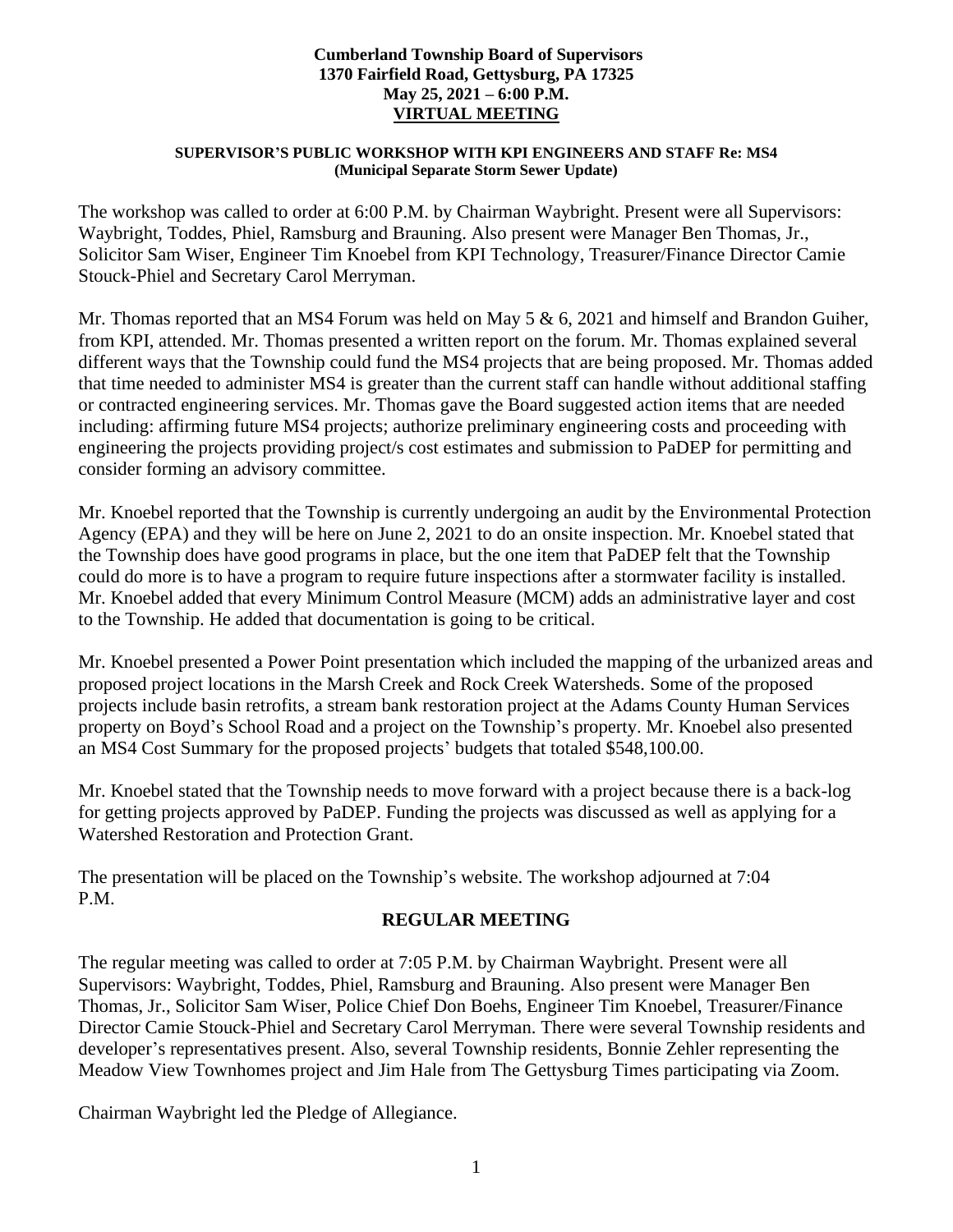Solicitor Wiser reported that the Supervisors held an Executive Session on May 11, 2021 to discuss a personnel matter and there was no action taken.

# **Mr. Toddes made a motion seconded by Mr. Phiel and carried to approve the Minutes of the April 27, 2021 Regular Meeting.**

## **Mr. Brauning made a motion seconded by Mrs. Ramsburg and carried to approve the bills in the amounts as stated by the Chairman: \$77,133.60 from the General Fund and \$9,487.00 from the Escrow Fund.**

**Public comment:** Mrs. Nita Gross, 938 Barlow Greenmount Road, asked several questions about the status of the property next-door to them that is for sale. Mr. Thomas stated that the Township has not heard anything from the owner of the property or the realtor. Mr. Thomas added that the Township and KPI Engineering are still inspecting the property.

Solicitor Wiser stated that the following Ordinance has been advertised for possible adoption. He stated that the ordinance recognizes what the Township currently has in place now; provides general parameters regarding the complexion of the department and provides for the general supervision of the department which statutorily rests with the Board of Supervisors.

## **ORDINANCE 2021-185**

## **AN ORDINANCE RECOGNIZING AND ESTABLISHING THE CUMBERLAND TOWNSHIP POLCE DEPARTMENT**

#### **Mr. Toddes made a motion seconded by Mrs. Ramsburg and carried to adopt Ordinance 2021 -185.**

## **Engineer/Plans:**

Mr. Tim Knoebel reported that the Township has received a bond reduction request from Cumberland Crossing of the Links at Gettysburg. He stated that they are asking for a reduction of the original contingency, which is still being retained. He added that he has prepared a memo dated May 25, 2021 and recommends that \$55,844.00 be released leaving a balance of \$357,710.00. **Mr. Phiel made a motion to reduce the financial security by \$55,844.00. The motion was seconded by Mr. Toddes and carried.**

Mr. Knoebel also reported that the Township has received a bond reduction request for 1990 Biglerville Road (former Sunny Daze development) from the Adams County Housing Authority. Mr. Knoebel has produced a memo dated May 25, 2021 which recommends that financial security in the amount of \$17,517.00 be retained. **Mrs. Ramsburg made a motion to retain \$17,517.00 seconded by Mr. Phiel and carried.** 

Mr. Knoebel reported that the Henry King Greenhouses Land Development Plan proposes the construction of two greenhouses on an existing improved farm of about 121 acres located in the Agricultural zoning district along Horner Road. Mr. Knoebel has prepared a memo dated May 24, 2021 and feels that the plan is ready for approval with the receipt of Adams County Planning Commission's comments that were received today. He added that there is one request to waive the requirement to submit a Preliminary Plan. **Mr. Brauning made a motion to grant the waiver to Section 303 requiring submission of a preliminary plan seconded by Mr. Toddes and carried. Mrs. Ramsburg made a motion seconded by Mr. Phiel and carried to approve the Henry King Greenhouses Final Plan subject to the comments from KPI's memo dated May 24, 2021 being addressed.**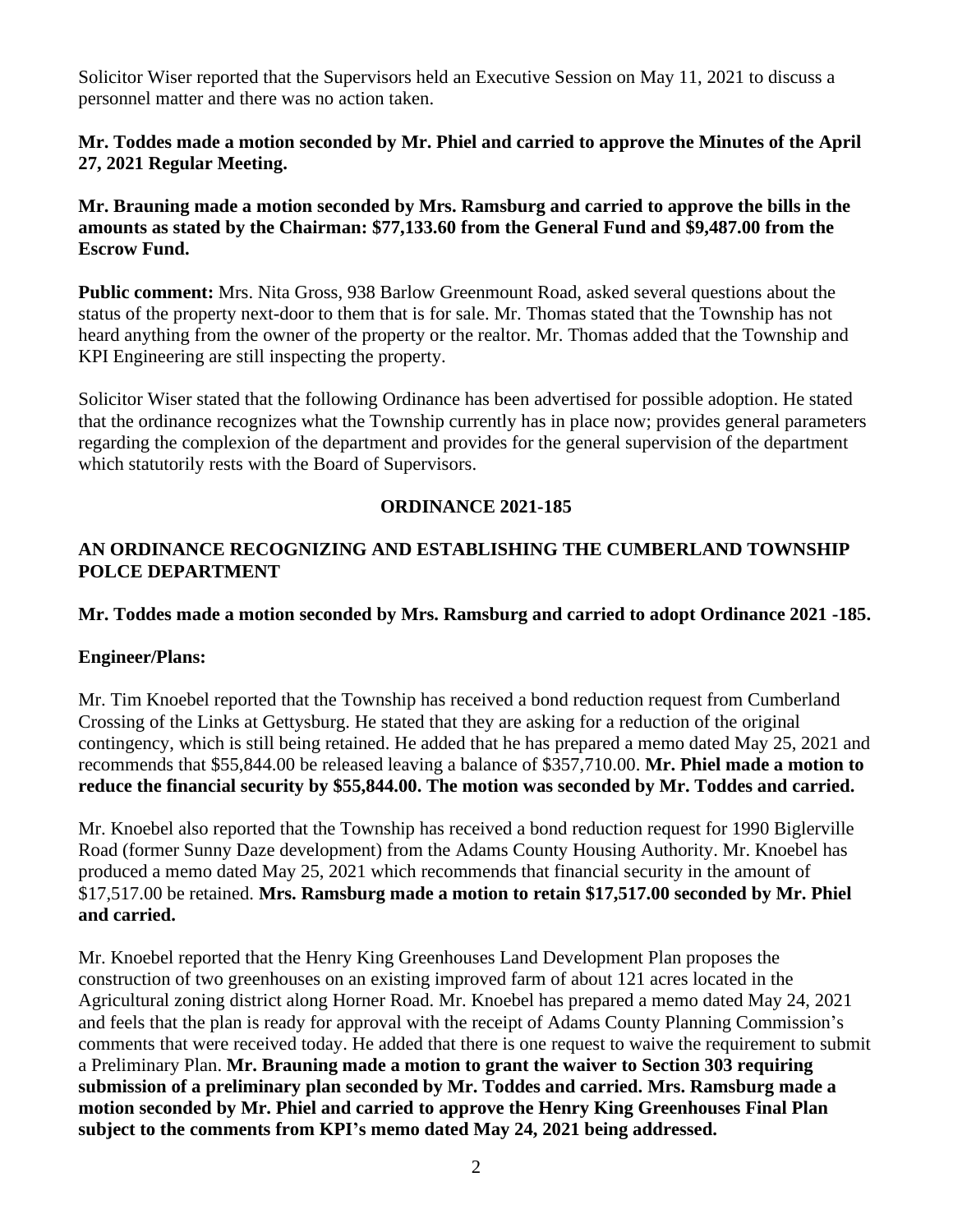Mr. Knoebel reported that the next item is the Meadow View Townhomes Final Land Development Plan and Lot Consolidation Plan that proposes 36 single-family attached residential units and one community building in the Misty Ridge Development. He reported that the Lot Consolidation Plan consists of Lots 2,6,7,8 and 9. Mr. Knoebel has prepared a memo dated May 24, 2021 that lists the outstanding items that need to be addressed on the plan. The memo notes several waivers that were previously granted with the Misty Ridge preliminary plan that was reviewed under the prior ordinance and two additional waivers that are being requested from the current Subdivision and Land Development Ordinance (SALDO). Mr. Knoebel went over the items that are still outstanding and he recommended approval contingent upon all outstanding items being addressed. **Mr. Toddes made a motion to approve the following waivers to Sections 504.3.A.4, 504.3.C.13, 401.4.D and 404.11 of the prior ordinance in effect at the time of preliminary plan approval seconded by Mr. Brauning and carried. Mr. Brauning made a motion seconded by Mrs. Ramsburg and carried to grant the two additional waivers being requested from the current SALDO: 507.2.A.2.a. – to create a slope greater than 10% within 20 ft. of a property line (lot 2) and 405.1.A to reduce the driveway / access drive width from 12 feet to 10 feet within 10 feet of the street right-of-way line except handicap residential units which driveways will be 12 feet including the addition of an angled driveway radii.** Mr. McDowell agreed to the addition. Mr. Knoebel went over the remaining outstanding items, many of which have been addressed. **Mr. Toddes made a motion seconded by Mr. Brauning and carried to approve the Meadow View Townhomes Final Plan contingent upon all of the outstanding items in Mr. Knoebel's May 24, 2021 memo being addressed.** 

Lastly, Mr. Knoebel reported that they have prepared a Watershed Planning and Restoration Grant application in the amount of \$175,000.00 and he asked the Board if they would be willing to do a 10% match for this grant, if awarded. **Mrs. Ramsburg made a motion to authorize the preparation of a commitment letter for a 10% match of the grant seconded by Mr. Phiel and carried.**

Mr. Thomas reported that the Township has two conditional use requests. The first for a self-service storage facility in the VMX zoning district from Mr. and Mrs. James Michael Knefley on Solomon Road. The second from Artillery Ridge Campground to permit an expansion to the campground, also located in the VMX zoning district, along Taneytown Road. Mr. Thomas recommended that the hearings be scheduled prior to the next regular meeting on June 22, 2021 starting at 6:00 P.M. and 6:30 P.M. respectively. **Mr. Toddes made a motion to schedule the hearings as recommended by Mr. Thomas seconded by Mr. Phiel and carried.**

**Police Report:** Police Chief Don Boehs presented a written and oral report of police activities for the month of April 2021 including: 286 complaints, 18 traffic stops, 5 traffic accidents, 27 targeted enforcements, 11 combined arrests, 6,386 patrol miles and 23 walk-in complaints. He added that they assisted other agencies 4 times and they were assisted 14 times. There were three assists to Pa. State Police. Police Chief Boehs also reported that the SRO had 18 calls for service and attended a Safety and Security Training. Police Chief Boehs reported that the calls of interest were a threat of a mass shooting at Transitions, a stabbing at Artillery Ridge Campground, one child sex abuse case and a pistol whipping at the Eisenhower Inn during a swim party. **Mr. Toddes made a motion seconded by Mr. Brauning and carried to acknowledge the appointment of Acting Sergeant Steve Higgs as the DUI Coordinator for the Traffic Safety Resource Center. Mr. Toddes made a motion to authorize the acceptance of all grant funds for DUI patrols, DUI checkpoints, Child Safety Seats, Buckle Up PA etc. The motion was seconded by Mr. Phiel and carried.**

#### **Active Business:**

Mr. Thomas reported that the Township has received a letter from Barlow Volunteer Fire Co. requesting funding assistance with the purchase of a new special response vehicle for personnel transports. Mr. Thomas reported that other departments are going to smaller vehicles that more people can drive to get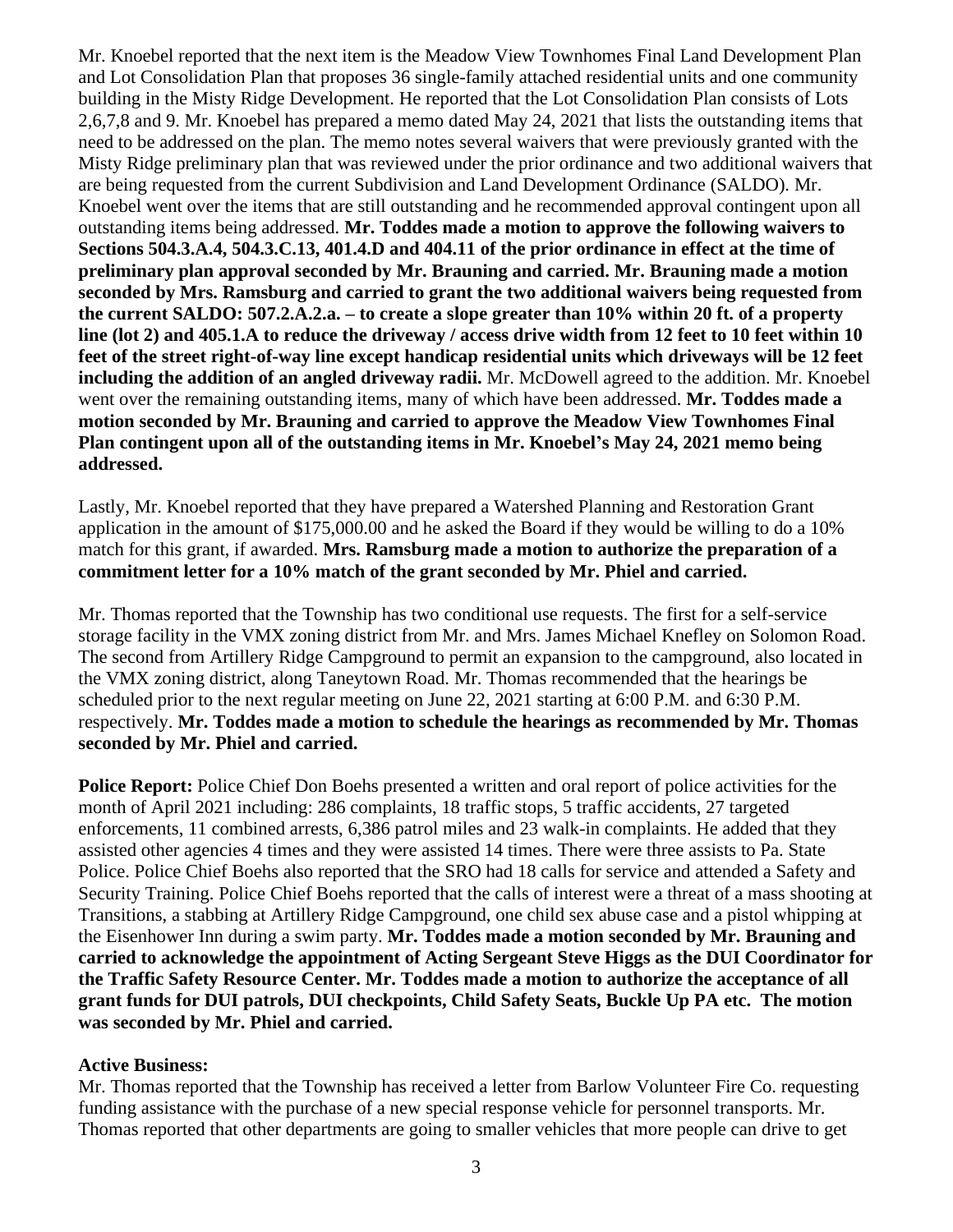personnel out to the call. He added that the estimated cost of the proposed vehicle is \$60,000.00 and Barlow is requesting fire funding in the amount of \$30,000.00. He also added that they are not sure when they will be ordering the vehicle. This item will be discussed later under Finance Committee.

Mr. Thomas acknowledged the receipt of an application from Mid-Atlantic Interstate Transmission LLC filed pursuant to the approval and construction of the Hunterstown-Orrtanna 115 kV Transmission Line project located in Highland, Franklin, Butler, Cumberland and Straban Townships. He added that the review process is ongoing until May 15<sup>th</sup> of next year and the Township does not have jurisdiction over this project.

Mr. Thomas reported that two members of the Planning Commission: Steve Tallman and Barbara Underwood, would be willing to serve on the Historical Architecture Review Board (HARB). **Mr. Brauning made a motion to appoint Steve Tallman to the HARB seconded by Mr. Toddes and carried.** 

Mr. Thomas reported that in searching the U S Census website, it appears that as of July 1, 2019 the Township's census is 6,258. He added that the Census took place in 2020 and we are awaiting those results.

Mr. Thomas reported that the Governor and Centers for Disease Control and Prevention (CDC) have relaxed the Covid restrictions for those who have received the vaccine (after two weeks) and the Township can make its' own restrictions. Mr. Thomas recommended that there be no more than 25 people in the meeting room at one time and the Township could continue to have people participate via Zoom. **Mr. Phiel made a motion to hold the meetings in a hybrid form that would allow no more than 25 people in the meeting room at one time as well as continuing the Zoom platform and the requirement to wear a mask inside the Township Building will continue until further notice. The motion was seconded by Mrs. Ramsburg and carried.** 

Mr. Thomas reported that the Township has received the paperwork for the annual renewal of the Gunn-Mowery documents to perform the administrative services for the Township's HRA. **Mr. Toddes made a motion seconded by Mrs. Ramsburg and carried to authorize staff to execute the Gunn-Mowery documents.** 

**FINANCE COMMITTEE**: Mr. Phiel reported the committee is recommending the purchase of one Dodge Durango and one Dodge Charger with upfitting and the sale of the Caprice Sedan and Dodge Tahoe driven by the SRO. He added that the new vehicles go to the front line for patrol. **Mr. Toddes made a motion to approve the purchase of two police vehicles and the sale of two police vehicles, as described by Mr. Phiel, seconded by Mr. Brauning and carried.** 

Mr. Phiel reported that the committee is recommending that fifteen streetlights located on Deatrick Drive be upgraded from sodium vapor to LED and approximately eight streetlights that are in front of the new Gettysburg Ridge apartments be retired because the new buildings have their own post lights. He added that the estimated cost for this work is \$2,100.00 and has been budgeted. **Mrs. Ramsburg made a motion to approve the described improvements as described by Mr. Phiel seconded by Mr. Toddes and carried.**

Mr. Phiel also reported that the committee recommends transferring \$50,000.00 from the General Fund to the Capital Reserve Fund, as budgeted. **Mr. Toddes made a motion to approve the transfer as described by Mr. Phiel seconded by Mrs. Ramsburg and carried.** 

Mr. Phiel reported that staff is still looking into the American Rescue Plan funds. Mr. Thomas suggested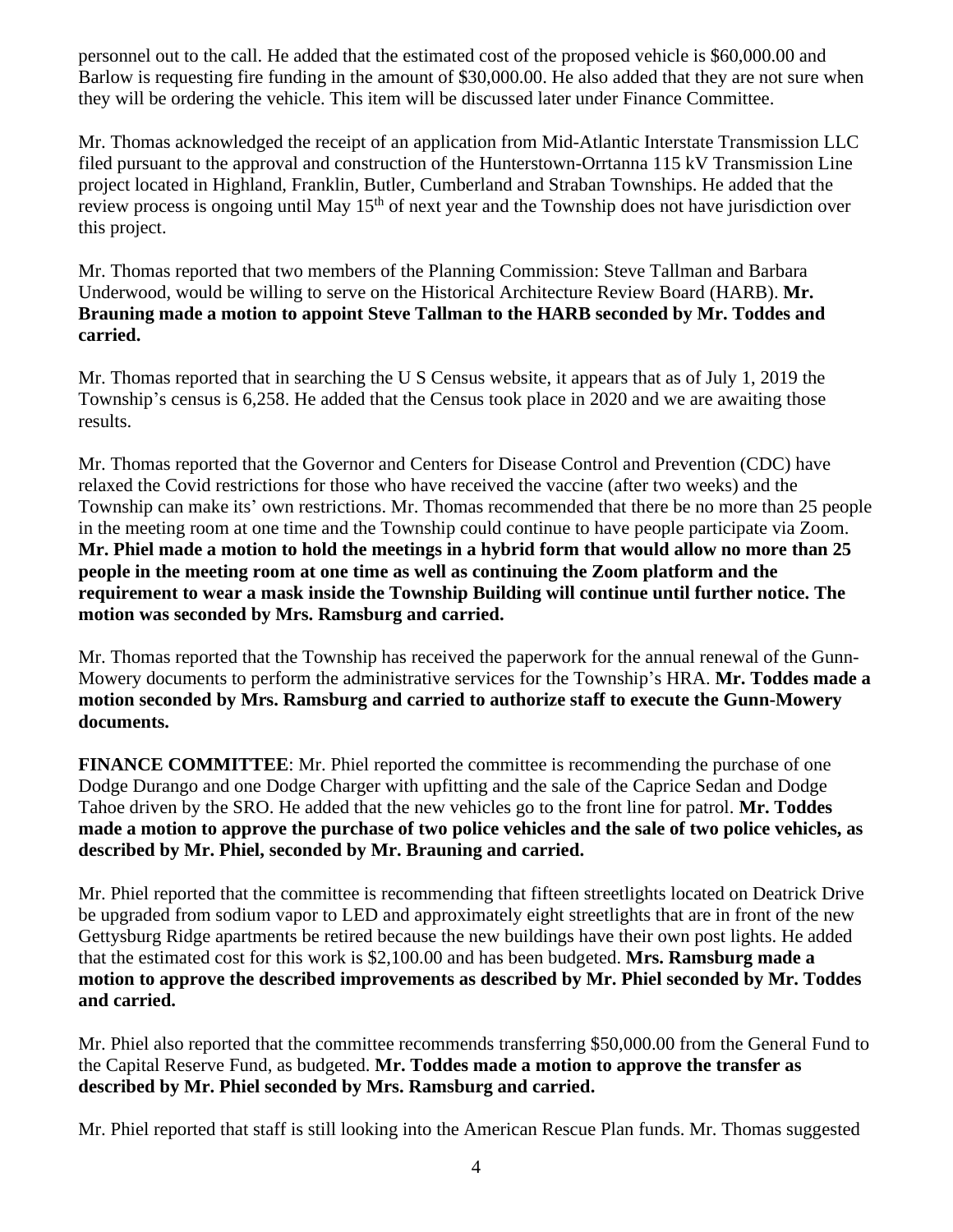that the Board schedule a full workshop regarding the funds once the Township knows exactly how much money the Township will be receive in 2021 and 2022. Solicitor Wiser reported that the state has provided a list of application materials that the Township will have to submit in order to receive the funds. He added that the state will use this information to calculate the allocation, the initial rough estimate was \$770,000.00 and the Township has additional time to use the funds.

Mr. Phiel reported that the Township has received two requests from Barlow Fire Company for Fire Tax funding for the  $4<sup>th</sup>$  Qt., 2020, in the amount of \$15,995.92 and the  $1<sup>st</sup>$  Qt., 2021, in the amount of \$35,967.78. There was also a request (discussed earlier) for a contribution of \$30,000.00 for the purchase of another vehicle to transport personnel. Mr. Phiel stated that the recommendation from the Finance Committee is to give them 50% of each of their requests and this still leaves a healthy balance in the Fire Tax Fund since the Township has not gotten any requests from Gettysburg Fire Dept. yet. **Mrs. Ramsburg made a motion to approve the request, as recommended by the Finance Committee, seconded by Mr. Toddes and carried.**

Lastly, Mrs. Stouck-Phiel reported that she has been attending the Municipal Waste Hauling Contract meetings and they would like to get the bid documents done before Bicky Redman retires at the end of the year. Mrs. Stouck-Phiel also reported that the next step is to meet with the other municipalities in our group and the next contract will begin March 1, 2022.

**SOLICITOR**: Solicitor Wiser reported that there are two Security Agreement Resolutions for the Adams Co. Historical Society and the Gettysburg Area School District and these agreements are being made in lieu of these two entities providing financial security in the form of a bond or letter of credit. Solicitor Wiser added that the Escrow Agreements give the Treasurer authorization to release the funds as the projects are completed and to go to the bank if the developer defaults on their obligations and to have the funds released to the Township.

## **RESOLUTION 2021-09**

## **A RESOLUTION OF THE TOWNSHIP OF CUMBERLAND, ADAMS COUNTY, PENNSYLVANIA, AUTHORIZING THE CUMBERLAND TOWNSHIP TREASURER OR ASSISTANT TREASURER TO ACT AS AGENT ON BEHALF OF THE TOWNSHIP IN ACCORDANCE WITH THE ESCROW AGREEMENT BETWEEN ADAMS COUNTY HISTORICAL SOCIETY, MEMBERS 1ST FEDERAL CREDIT UNION, AND THE TOWNSHIP OF CUMBERLAND.**

**Mrs. Ramsburg made a motion seconded by Mr. Toddes and carried to adopt Resolution 2021-09.** 

## **RESOLUTION 2021-10**

#### **A RESOLUTION OF THE TOWNSHIP OF CUMBERLAND, ADAMS COUNTY, PENNSYLVANIA, AUTHORIZING THE CUMBERLAND TOWNSHIP TREASURER OR ASSISTANT TREASURER TO ACT AS AGENT ON BEHALF OF THE TOWNSHIP IN ACCORDANCE WITH THE ESCROW AGREEMENT BETWEEN GETTYSBURG AREA SCHOOL DISTRICT, ACNB BANK AND THE TOWNSHIP OF CUMBERLAND.**

## **Mr. Phiel made a motion seconded by Mr. Toddes and carried to adopt Resolution 2010-10.**

Solicitor Wiser presented the Open Space revisions to the Zoning and Subdivision and Land Development (SALDO) Ordinances prepared by the Planning Commission. Solicitor Wiser highlighted some of the revisions including updating and making the definition of Open Space the same in each ordinance; no less